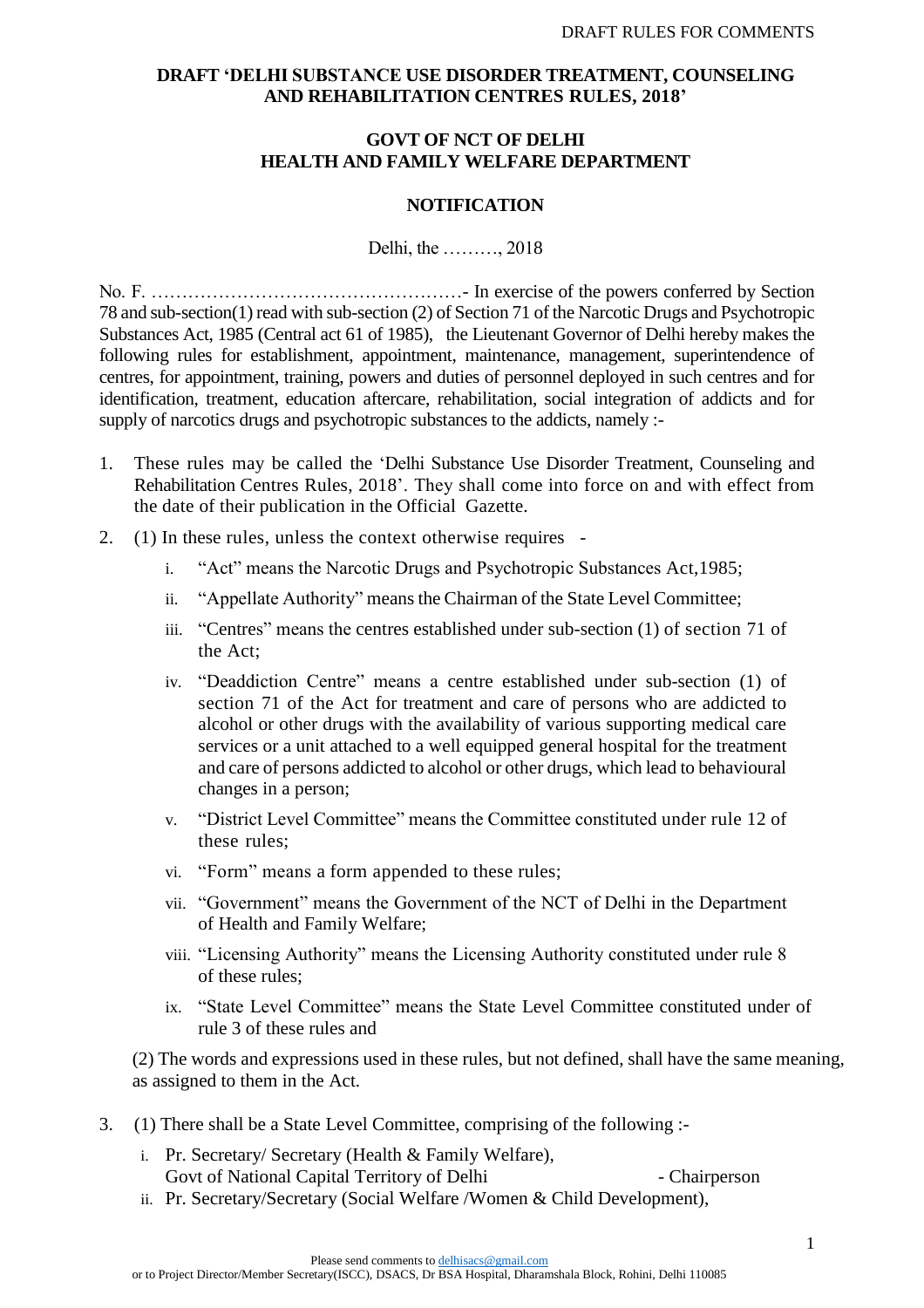#### DRAFT RULES FOR COMMENTS

| Govt of National Capital Territory of Delhi                                              | - Official Member  |
|------------------------------------------------------------------------------------------|--------------------|
| iii. Pr. Secretary/Secretary (Education),                                                |                    |
| Govt of National Capital Territory of Delhi                                              | - Official Member  |
| iv. Director Health Services,                                                            |                    |
| Govt of National Capital Territory of Delhi                                              | - Member Secretary |
| v. Director (Social Welfare),                                                            |                    |
| Govt of National Capital Territory of Delhi                                              | - Official Member  |
| vi. Director (Women & Child Development),                                                |                    |
| Govt of National Capital Territory of Delhi                                              | - Official Member  |
| vii. Director (Education), Govt of National Capital Territory of Delhi - Official Member |                    |
| viii. Drugs Controller, Govt of National Capital Territory of Delhi                      | - Official Member  |
| ix. Director, Institute of Human Behaviour and Allied Sciences                           | - Official Member  |
| x. Head of Department of Psychiatry, GIPMER                                              | - Official Member  |
| xi. Head of Department of Psychiatry, Deen Dayal Upadhyay Hospital-Official Member       |                    |
| xii. Representative of Delhi Legal Services Authority                                    | - Official Member  |
|                                                                                          |                    |

Non-Official Members

xiii. Representative of Regional Resource Training Centre (RRTC) of MSJE, GOI xiv. Two representatives of existing NGOs working in the field of Deaddiction in Delhi.

(2) The Committee may co-opt any additional members for a meeting who have special qualifications and experience in the field of Deaddiction in Delhi for giving their expert advice to the Committee.

- 4. The State Level Committee shall:
	- (i) act as supervisory and facilitatory body with regard to treatment of substance use disorder patients and their rehabilitation;
	- (ii) frame guidelines for the licensing and registering authority to grant licenses for operation of centres;
	- (iii) ensure effective implementation of minimum standards of care in the centres as laid down by the Government of India or any Statutory Body or this Committee from time to time;
	- (iv) help and guide to establish a collaborating treatment network amongst the centres and Government and Non-Governmental Health Care Facilities, conduct training programmes for the personnel, deployed in centres;
	- (v) undertake any other activity for the promotion of welfare and rehabilitation of addicts; and
	- (vi) function as the Appellate Authority against decisions of the Licensing authority.
- 5. **Disqualifications:** No person shall be appointed as a member of State Level Committee, if he/she,
	- (i) has been convicted and sentenced to imprisonment for an offence which in the opinion of the Government involves moral turpitude ; or
	- (ii) is an un-discharged insolvent ; or
	- (iii) is of unsound mind and stands so declared by a competent court ; or has been removed or dismissed from the Service of Government or a body corporate owned or controlled by the Government.
- 6. **Term of the office of the non-official members:** (1) Every non-official member shall hold office for a period of three years from the date of his nomination and shall be eligible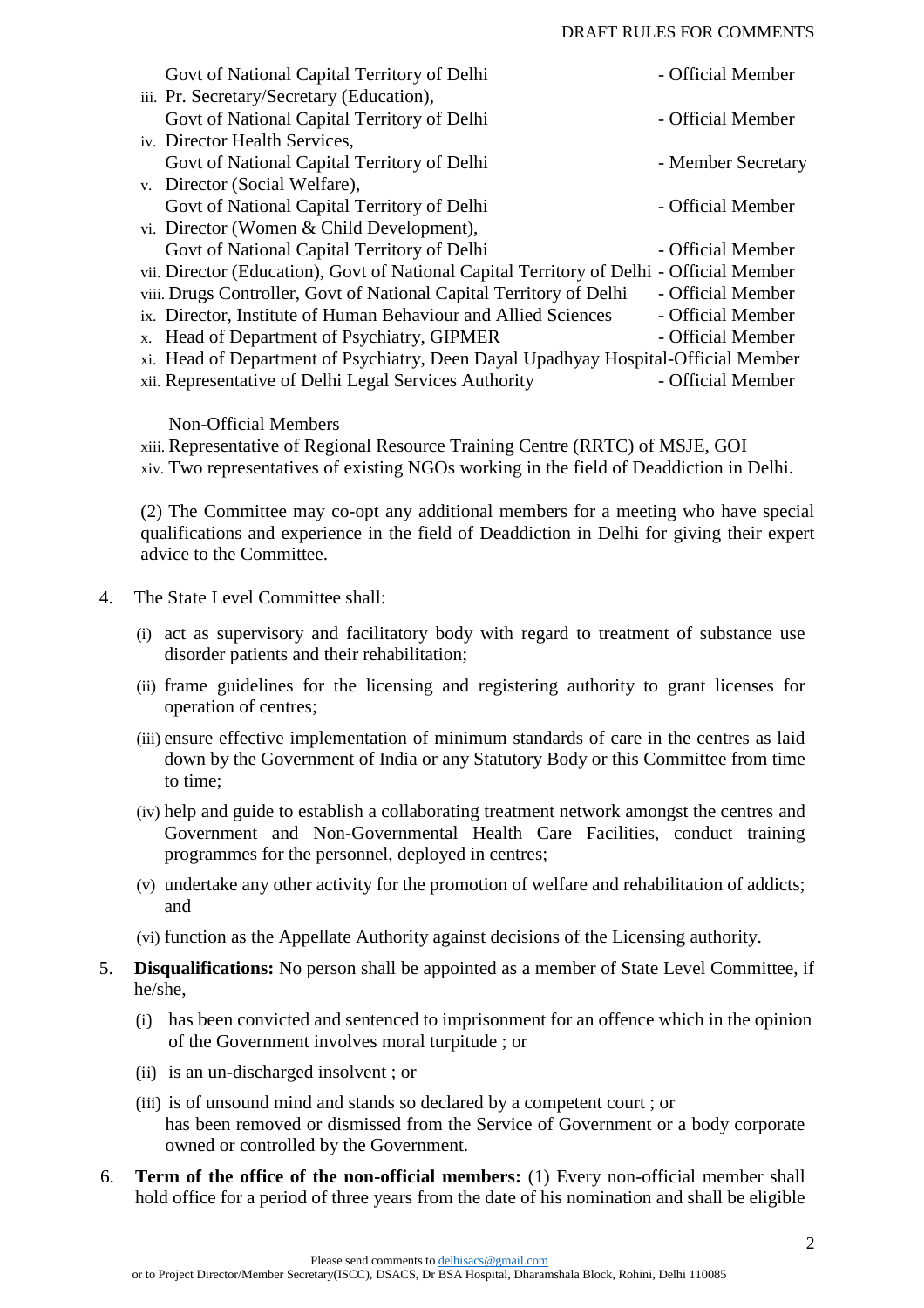for re-appointment.

(2) A non-official member may at any time resign from the membership of the State Level Committee by sending his resignation to the Chairman, and such resignation shall take effect from the date on which it is accepted.

(3) When a vacancy occurs by resignation or otherwise of a non- official member, the person so nominated on such vacancy shall hold office for the remainder of the term of office of the member in whose place he has been so appointed.

(4) When the term of office of any non-official member is going to expire the Government may nominate his successor three months before the expiry of the term of such member, but the successor shall assume office only after the expiry of term of the member.

(5) After expiry of term, the member may be allowed till the new member is appointed.

7. **Requirement for license**—No drug de-addiction centre in the National Capital Territory of Delhi shall be allowed to operate, unless it has obtained license from the licensing authority:

Provided that the drug de-addiction centres, which already exist before coming into force of these Rules, shall have to apply for a license under these rules within a period of six months from the date of commencement of these rules, failing which, it shall not be allowed to operate.

- 8. **Licensing Authority-** (1)There shall be constituted a Licensing Authority to issue license for the purpose of these rules.
- (2) The Licensing Authority, constituted under sub-rule (1), shall be the Director Health Services, Government of National Capital Territory of Delhi.
- 9. **Functions of the Licensing Authority**—The functions of Licensing Authority shall be to-
	- (i) Issue and renew licenses for the operation of Centres ;
	- (ii) Investigate complaints against Centres ;
	- (iii) Monitor, supervise and evaluate functioning of Centres ;
	- (iv) Ensure minimum standards of care in the Centres as per guidelines issued by the Ministry of Social Justice & Empowerment, Government of India (Nodal Ministry for Drug Demand Reduction) Government of India from time to time available at the website of Ministry of Social Justice and Empowerment, Government of India;
	- (v) Implement and monitor the guidelines issued by the State Level Committee for setting up and functioning of the Centres;
	- (vi) Carry out periodic inspections of the Centres and in case of any violation initiate punitive proceedings against them and
	- (vii) Maintain records in the form as specified in the minimum standards of care of Ministry of Social Justice and Empowerment, Government of India.
- 10. **Procedure for issuing licenses –** (1) An application shall be submitted to the Licensing Authority by the person intending to obtain a license for establishing a Centre in Form-I along with a fee in the shape of Demand Draft of Rs. 500/- payable in favor of Director Health Services, GNCT of Delhi or through online mode of payment.
	- (2) For every Centre, a license shall have to be obtained separately.
	- (3) Before issuing a license, the Licensing Authority shall get the Centre in question inspected from the District Level Committee giving 30 days time to inspect and satisfy itself about the arrangements and infrastructure available in the Centre.
	- (4) The report of District Level Committee shall be forwarded to Licensing authority for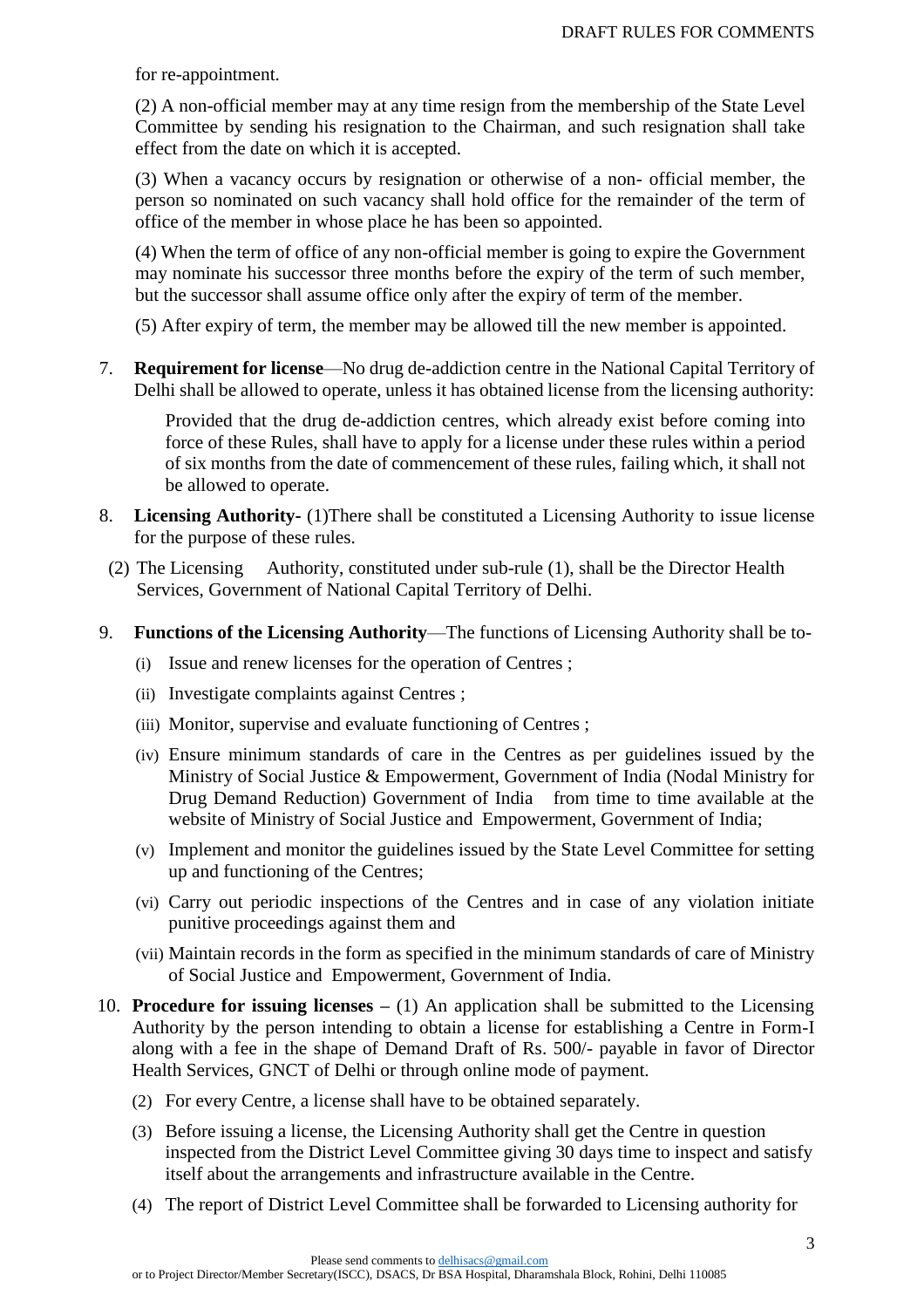necessary action as per recommendations of Committee.

(5) If the Licensing Authority is satisfied, it shall issue a license in Form-III within a period of thirty days from the date of receipt of the report submitted by the District Level Committee

Provided that a license shall be issued by the Licensing Authority within a period of three months from the date of submission of the application.

- (6) A license issued under these rules, shall be valid for a period of three years from the date of its issuance, unless suspended, revoked and cancelled by the Licensing Authority.
- (7) If the Licensing Authority, after receiving the report of the District Level Committee, is not satisfied that the license should be issued, it may refuse to issue license to the applicant:

Provided that before refusing to issue a license, the applicant shall be given a reasonable opportunity of being heard,

- (8) In case a person or organization is refused license, intimation in this regard shall be given to him by the Licensing Authority in writing.
- (9) The aggrieved person may prefer an appeal against such refusal to the Appellate Authority within a period of thirty days from the date of receipt of intimation of such refusal in Form IV along with a fee of five hundred rupees in the shape of demand draft payable in favour of the Director Health Services, Government of National Capital Territory of Delhi at Delhi, or through online mode of payment.
- (10) The Licensee may get the license renewed before the expiry of a period of three years from the date of its issuance by making an application to the Licensing Authority in Form-II along-with a fee in the shape of Demand Draft of five hundred rupees payable in favour of the Director Health Services, Government of National Capital Territory of Delhi or through online mode of payment.
- (11) In case, the licensee fails to get the license renewed before the expiry of the specified period of license, then the Centre in question shall be deemed to have been closed.
- (12) The centres established by Government of NCT of Delhi or autonomous bodies /NGOs funded by Government of NCT of Delhi or Central Government or autonomous bodies/NGOs funded by Central Government or Local Bodies of Delhi (Municipal Corporations/ Councils/ Cantonment Board) shall be allowed to operate and exempted from getting the license. However, these centres shall have to get themselves registered with the Licensing Authority and have to submit reports on prescribed format regularly.
- (13) The Psychiatric Nursing Homes or Hospitals which are holding license under The Mental Healthcare Act, 2017 (10 of 2017) and are providing treatment and care to Substance dependents shall also be exempted from obtaining license. They shall be governed under the provisions of The Mental Healthcare Act, 2017. However, they shall have to get themselves registered with the Licensing Authority as per Form-III within a period of three months from the date of commencement of these rules and they will submit data on Substance Disorder cases on the proforma, prescribed by the World Health Organization for the purpose of consolidation of data on Substance Use Disorders in the State to State Mental Health Authority.
- 11. **Cancellation of License –** (1) The Licensing Authority may cancel the License if on inspection of the centre, it is found that the Centre is not adhering to the minimum standards of care as specified in rule 14 or on receipt of any report of violation of the human rights from the District Level Committee.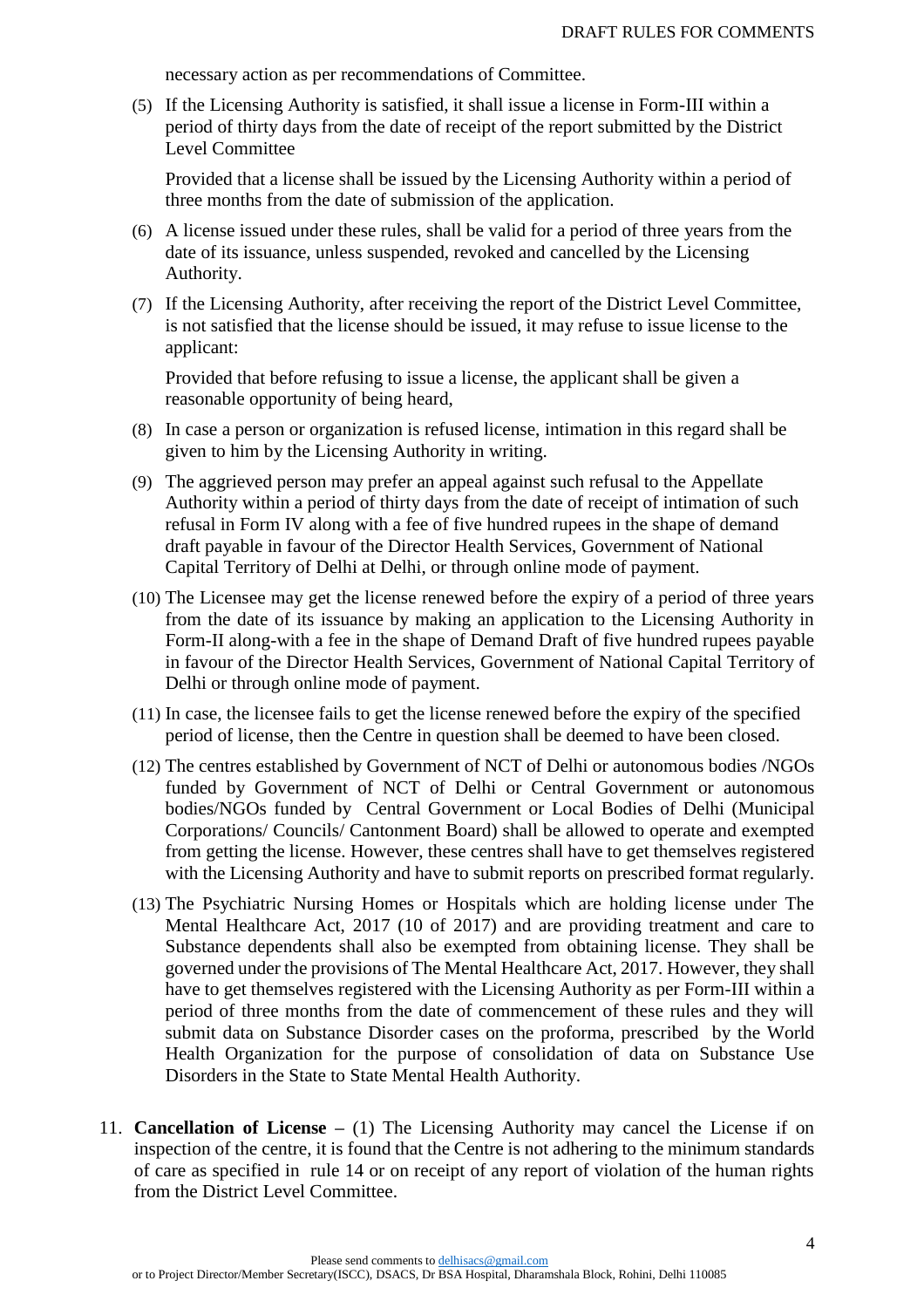- (2) On receipt of report from the District Level Committee of any deficiency in the minimum standards of care; or violation of human rights in a Centre, the Licensing Authority may suspend the license and may initiate inquiry within a period of thirty days from the date of such suspension.
- (3) Such Centre shall be given an opportunity of being heard by the Inquiry Committee/ District level Committee as constituted by the Licensing Authority. The Committee shall submit its report within a period of one month to the Licensing Authority.
- (4) On receipt of the report from the Inquiry Committee/District level Committee, the Licensing Authority shall take decision thereon.
- (5) If no inquiry is initiated or completed or inquiry report is pending without any decision within forty-five days from the date of the suspension of license, the suspension shall stand automatically revoked.
- (6) The aggrieved person may prefer an appeal against the cancellation of license to the Appellate Authority within a period of thirty days from the date of intimation of such cancellation in the Form-IV along with a fee of Five hundred rupees in the shape of demand draft payable in favour of Director Health Services, GNCT of Delhi or though online mode.
- 12. **District Level Committee**—(1) There shall be constituted District Level Committee proposed to have the following constitution:

| (i) Deputy Commissioner or his nominee (not below the rank of Additional District |                    |  |  |  |
|-----------------------------------------------------------------------------------|--------------------|--|--|--|
| Magistrate)                                                                       | : Chairperson      |  |  |  |
| (ii) Chief District Medical Officer of the district or his nominee                | : Member Secretary |  |  |  |
| (iii) Psychiatrist of Government Hospital of the District                         | : Member           |  |  |  |
| (iv) District Social Welfare Officer                                              | : Member           |  |  |  |
|                                                                                   |                    |  |  |  |

- (v) One representatives of the NGOs in the district working in drug de-addiction field (to be nominated by District Social Welfare Officer of the district) : Member
- 13. **Functions of the District Level Committee** The functions of the District Level Committee shall be to—
	- (i) Periodically monitor, supervise and evaluate the functioning of the Centres in the district in accordance with the conditions of the license and guidelines framed by State Level Committee or Licensing Authority from time to time;
	- (ii) Ensure that every Centre has a valid license;
	- (iii) Maintain the record in the form prescribed by the State Level Committee from time to time; and
	- (iv) Investigate any complaint received against any centre as Inquiry Committee.
- 14. **Minimum standards**—The Centre shall maintain the minimum standards of care prescribed by Ministry of Social justice and Empowerment, Government of India.
- 15. **Admission** : Admission to the Centre shall be made only with informed consent of the patient, after discussing risks, benefits and alternatives of the rehabilitation services, to be recorded in writing. A copy of the Consent Form shall be provided to the patient. The patient shall have the right to refuse and discontinue treatment at any time.
- 16. **Undertaking :** Each centre shall give an undertaking to the effect that
	- a. it shall protect the human rights of the admitted patients as per the Universal Human Rights and that it will not engage the following activities with the patients i.e. solitary confinement, forced labour, punishment, beating, psychological torture, chaining, or locking up,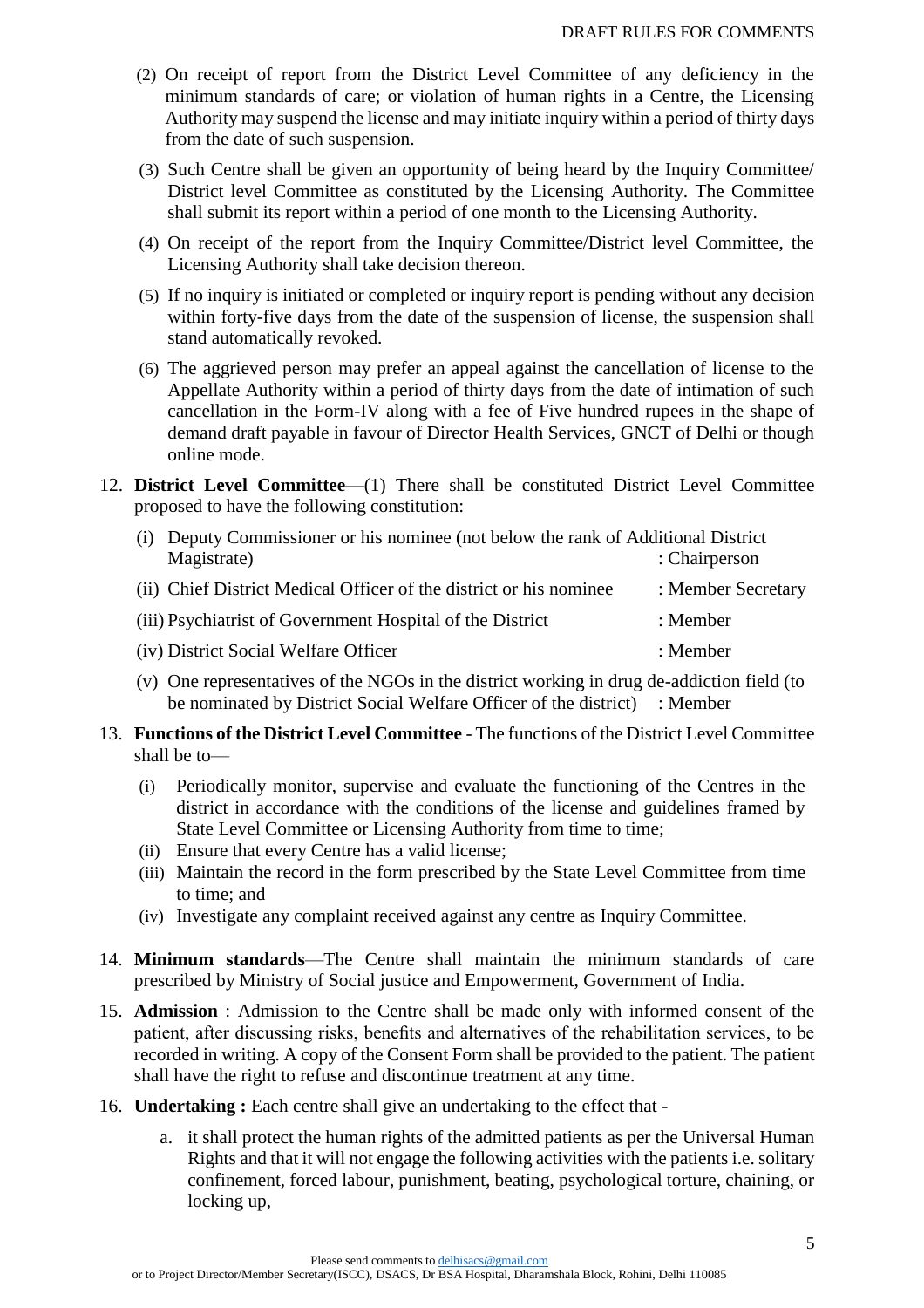- b. it shall abide by the provisions of Juvenile Justice act,
- c. it shall abide by all other applicable rules and guidelines as may be applicable to the operation of the deaddiction centres.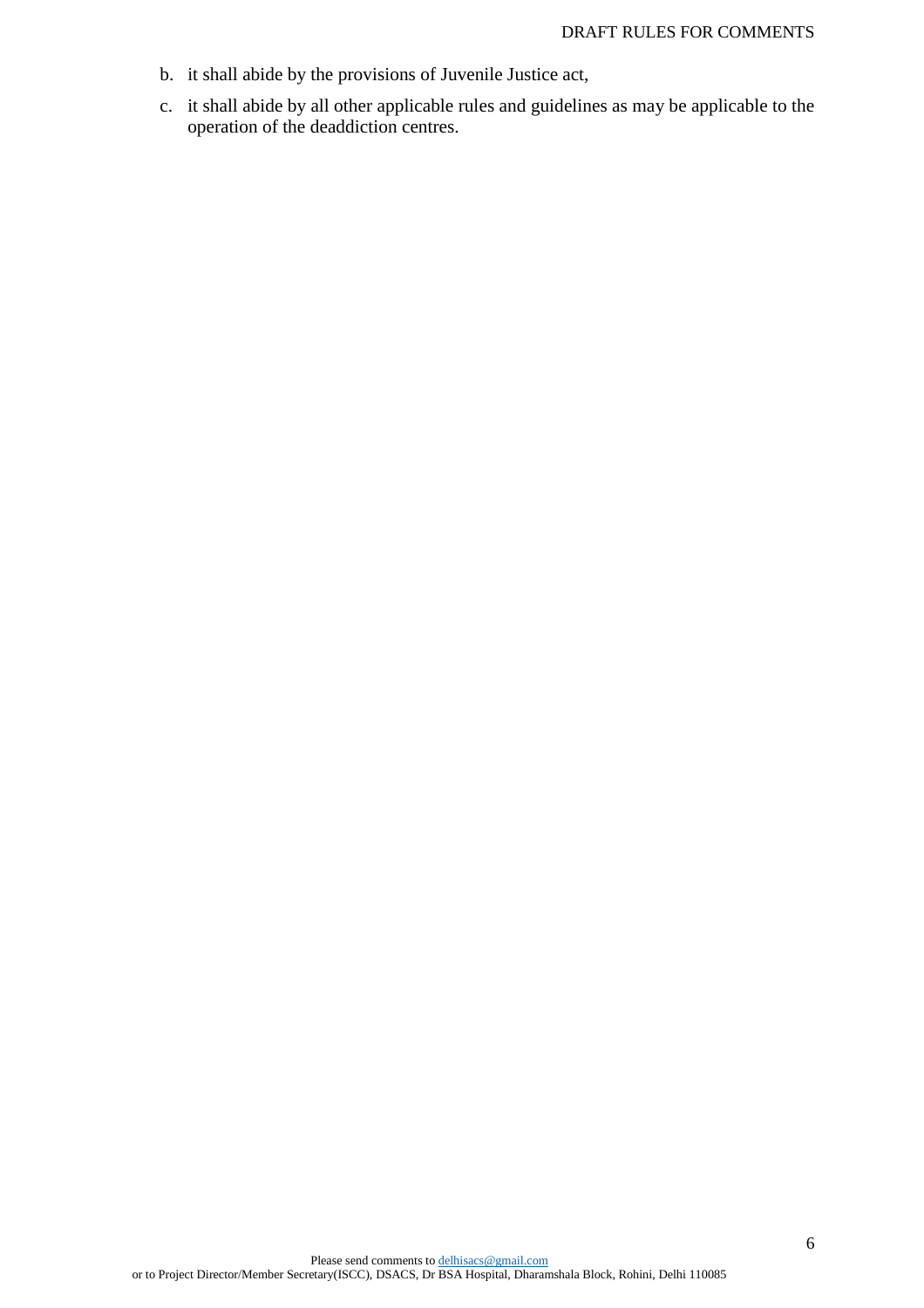# **FORM-I**

# **APPLICATION FOR REGISTRATION/LICENSE**

From: ………………………….

To

Director Health Services Govt of National Capital Territory of Delhi

Subject—Application for Registration/License of

|  |  |  | (b) Establishment of Substance Use Disorder Counseling Rehabilitation Centre, at |  |
|--|--|--|----------------------------------------------------------------------------------|--|
|  |  |  |                                                                                  |  |

Sir,

I request you kindly to issue me Registration/License for the period of for the above said institution. I am providing the facilities as prescribed by the Act and the rules framed there under. I have attached herewith a Demand Draft for Rs……… bearing No. ………… dated………

I hereby give an undertaking to the effect that :

- i. The Centre shall protect the human rights of the admitted patients and shall not engage in the activities adversely affecting the patients such as solitary confinement, forced labour, punishment, beating, psychological torture, chaining or locked up. The patient's liberty shall be protected at all time;
- ii. The Centre shall allow private interaction with family and provide communication to the patients under supervision of the authorized person of the centre;
- iii. The Centre will ensure confidentially of medical and counseling records of the patient, except from the caregivers and under judicial orders;
- iv. The Centre shall abide by the provisions of Juvenile Justice Act;
- v. The Centre shall abide by all other applicable rules and guidelines as may be applicable to the operation of the deaddiction centres such as Biomedical Waste Management Rules, labour Laws, Drugs & Cosmetics rules 1940, NDPS Act 1985, Fire safety, Municipal byelaws etc. and comply to the statutory /legal requirements.

Yours faithfully,

**Signatures** 

Place Dated:

List of Enclosures/Checklist

| Duly filled application form No I (Fresh) /II (Renewal) as per rules | Yes/No |
|----------------------------------------------------------------------|--------|
| Proof of payment of requisite fee of Rs.500/- or valid DD of         | Yes/No |

- 2. Proof of payment of requisite fee of Rs.500/- or valid DD of requisite fee
- 3. Details of applicant :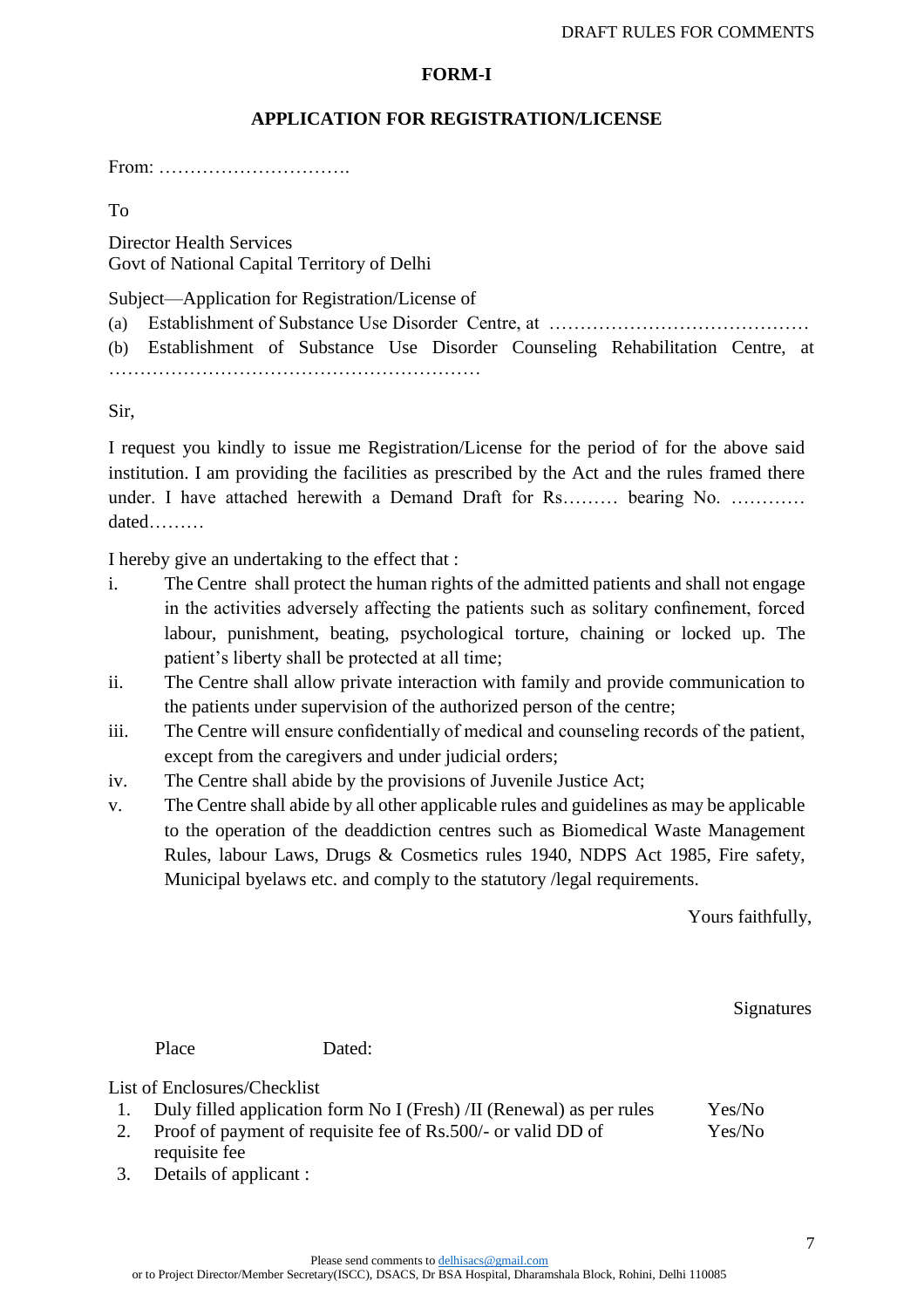# DRAFT RULES FOR COMMENTS

|     | $\circ$                                                               | Individual or by partners -undertaking of sole proprietorship      | Yes/No |  |  |  |  |
|-----|-----------------------------------------------------------------------|--------------------------------------------------------------------|--------|--|--|--|--|
|     |                                                                       | or Partnership deed                                                |        |  |  |  |  |
|     | $\circ$                                                               | Society/Trust - Registration Certificate of Society/ Trust with    | Yes/No |  |  |  |  |
|     |                                                                       | Memorandum and Article of Association with list of member/         |        |  |  |  |  |
|     |                                                                       | trustees along with aims & objectives of Society/ Trust            |        |  |  |  |  |
|     | $\circ$                                                               | Private Limited Company - Registration with office of              | Yes/No |  |  |  |  |
|     |                                                                       | company affairs, with list of Director/Promoters,                  |        |  |  |  |  |
|     |                                                                       | Agreement/MOU and other relevant documents                         |        |  |  |  |  |
| 4.  |                                                                       | PAN Card of Applicant: Individual/ Proprietorship Firm/ Trust/     | Yes/No |  |  |  |  |
|     |                                                                       | Society/ Pvt. Ltd Company                                          |        |  |  |  |  |
| 5.  |                                                                       | ID proof (Aadhaar, PAN and address proof) of the authorized        | Yes/No |  |  |  |  |
|     |                                                                       | signatory for signing the application and proof of address of the  |        |  |  |  |  |
|     |                                                                       | person signing the application                                     |        |  |  |  |  |
| 6.  |                                                                       | Copy of authorization/decision authorizing the signatory for       | Yes/No |  |  |  |  |
|     |                                                                       | signing/submitting the application for registration                |        |  |  |  |  |
| 7.  | Document regarding the Land/Property on which the centre is<br>Yes/No |                                                                    |        |  |  |  |  |
|     | functioning: Allotment letter, lease deed, sale deed, possession      |                                                                    |        |  |  |  |  |
|     |                                                                       | letters, or Lease agreement, If rented premises, copy of rent deed |        |  |  |  |  |
|     |                                                                       | with duration                                                      |        |  |  |  |  |
| 8.  |                                                                       | Lay out plan and floor wise Blue Print with room dimensions of the | Yes/No |  |  |  |  |
|     |                                                                       | building of the Centre                                             |        |  |  |  |  |
| 9.  |                                                                       | List of Staff/Human Resources for compliance to MSJE norms         | Yes/No |  |  |  |  |
| 10. |                                                                       | Information regarding Schedule of charges of the centre which      | Yes/No |  |  |  |  |
|     |                                                                       | should be displayed on the Reception and undertaking that the same |        |  |  |  |  |
|     |                                                                       | shall not be changed without prior intimation to the authority     |        |  |  |  |  |
| 11. |                                                                       | Details regarding Ambulance Services and Emergency Medical         | Yes/No |  |  |  |  |
|     |                                                                       | Care service arrangements                                          |        |  |  |  |  |
| 12. |                                                                       | Undertaking with regards to complying to other applicable rules    | Yes/No |  |  |  |  |
|     |                                                                       | such as Juvenile Justice Act, Biomedical waste Management Rules,   |        |  |  |  |  |
|     |                                                                       | Medical/Nursing Care, Drugs & Cosmetics rules, NDPS Act 1985,      |        |  |  |  |  |
|     |                                                                       | Fire safety, Municipal byelaws, and any other statutory /legal     |        |  |  |  |  |
|     |                                                                       |                                                                    |        |  |  |  |  |
|     |                                                                       | requirements                                                       |        |  |  |  |  |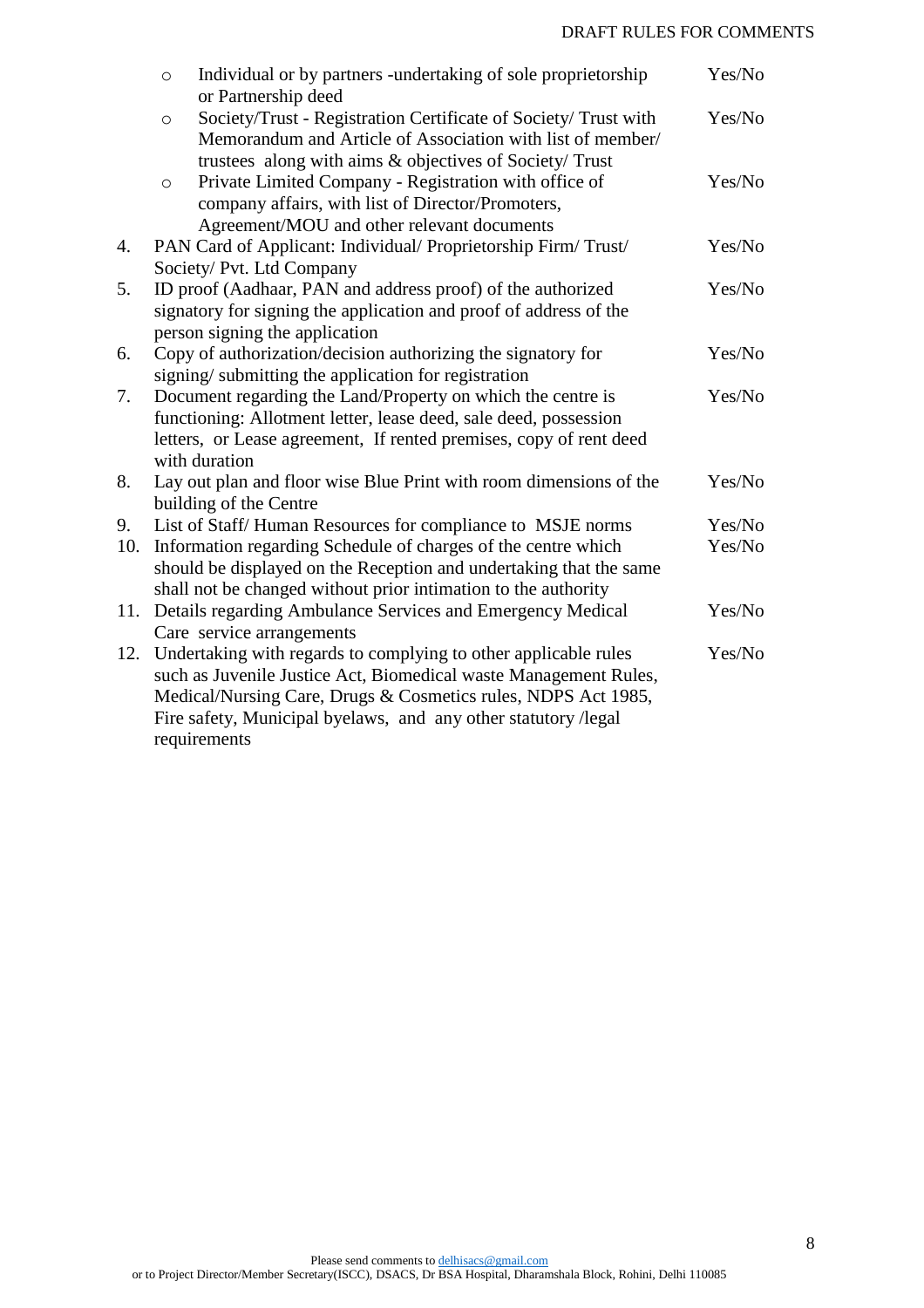### **FORM-II**

# **APPLICATION FOR RENEWAL OF REGISTRATION/LICENSE**

From:

To

The Director Health Services, Govt of NCT of Delhi

Subject: Renewal of Registration/License No. …………………… dated ……… .. of (a) Renewal of License of Substance Use Treatment Centre at ………… ……………… ……………… (b) Renewal of License of Substance Use Disorder Counseling and

Rehabilitation Centre at ………………………………

Sir,

I request you to kindly renew my Registration/License No. …………… Dated ………… for the next three years from ……………….. to …………………….. for the above said institution. I am providing the facilities as prescribed by the Act and the rules framed there under. I have attached herewith a Demand Draft for Rs. 500/- bearing No. … …………… dated………………………………/receipt of payment done online.

Yours faithfully,

# **Signatures**

Place : Dated :

List of Enclosures/Check List:

| 1. | Duly filled application form No I (Fresh) /II (Renewal) as per rules                                                                     | Yes/No |  |  |  |
|----|------------------------------------------------------------------------------------------------------------------------------------------|--------|--|--|--|
| 2. | Proof of payment of requisite fee of Rs.500/- or valid DD of                                                                             | Yes/No |  |  |  |
|    | requisite fee                                                                                                                            |        |  |  |  |
| 3. | Details of applicant:                                                                                                                    |        |  |  |  |
|    | Individual or by partners -undertaking of sole proprietorship<br>$\circ$<br>or Partnership deed                                          | Yes/No |  |  |  |
|    | Society/Trust - Registration Certificate of Society/ Trust with<br>$\circ$<br>Memorandum and Article of Association with list of member/ | Yes/No |  |  |  |
|    | trustees along with aims & objectives of Society/ Trust                                                                                  |        |  |  |  |
|    | Private Limited Company - Registration with office of<br>$\circ$                                                                         | Yes/No |  |  |  |
|    | company affairs, with list of Director/Promoters,                                                                                        |        |  |  |  |
|    | Agreement/MOU and other relevant documents                                                                                               |        |  |  |  |
| 4. | PAN Card of Applicant: Individual/ Proprietorship Firm/ Trust/                                                                           | Yes/No |  |  |  |
|    | Society/ Pvt. Ltd Company                                                                                                                |        |  |  |  |
| 5. | ID proof (Aadhaar, PAN and address proof) of the authorized                                                                              | Yes/No |  |  |  |
|    | signatory for signing the application and proof of address of the                                                                        |        |  |  |  |
|    | person signing the application                                                                                                           |        |  |  |  |
| 6. | Copy of authorization/decision authorizing the signatory for                                                                             | Yes/No |  |  |  |
|    | signing/submitting the application for registration                                                                                      |        |  |  |  |
| 7. | Document regarding the Land/Property on which the centre is                                                                              | Yes/No |  |  |  |
|    | functioning: Allotment letter, lease deed, sale deed, possession                                                                         |        |  |  |  |
|    | letters, or Lease agreement, If rented premises, copy of rent deed                                                                       |        |  |  |  |
|    | with duration                                                                                                                            |        |  |  |  |
| 8. | Lay out plan and floor wise Blue Print with room dimensions of the                                                                       | Yes/No |  |  |  |
|    | building of the Centre                                                                                                                   |        |  |  |  |
| 9. | List of Staff/Human Resources for compliance to MSJE norms                                                                               | Yes/No |  |  |  |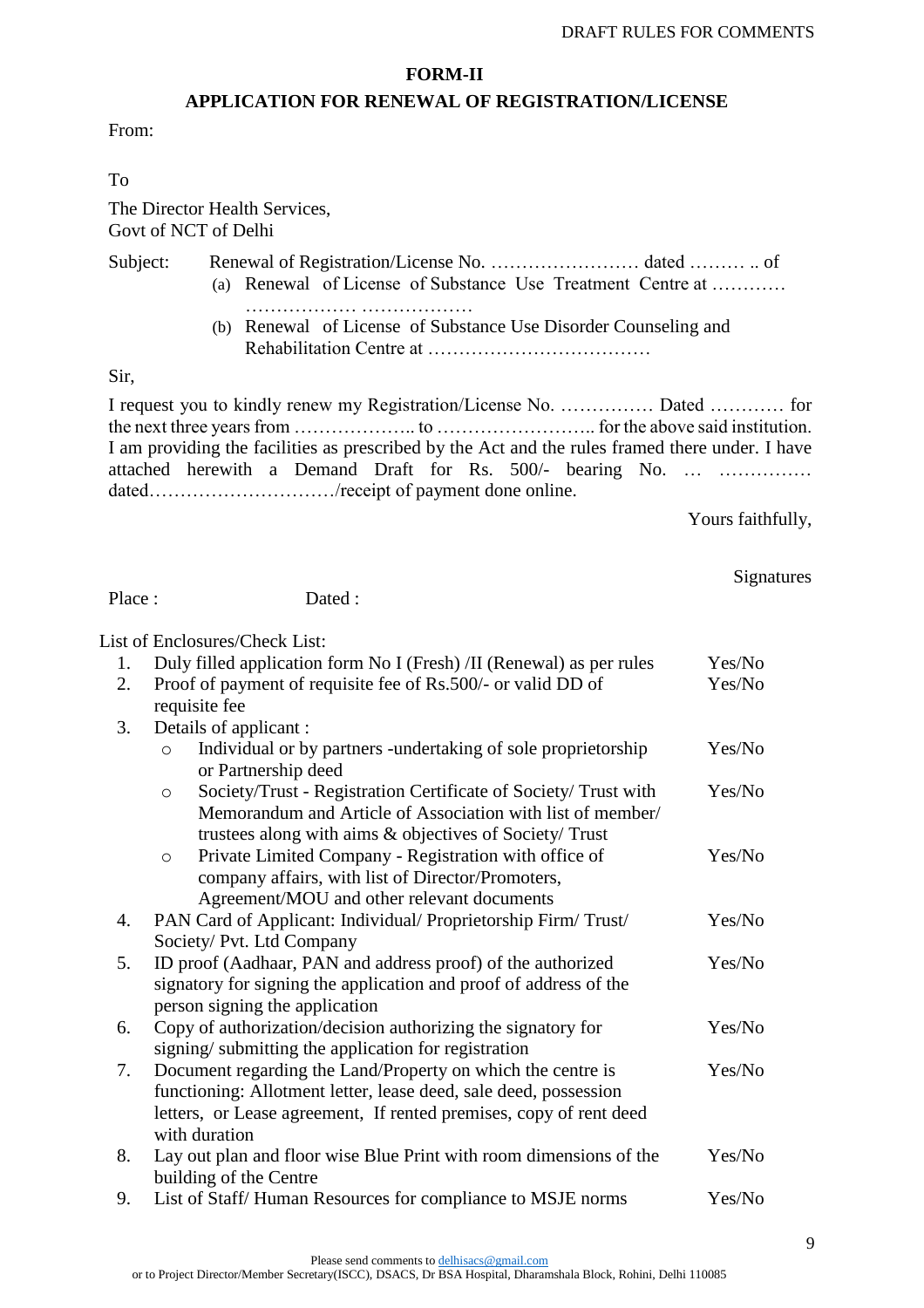|     | 10. Information regarding Schedule of charges of the centre which   | Yes/No |
|-----|---------------------------------------------------------------------|--------|
|     | should be displayed on the Reception and undertaking that the same  |        |
|     | shall not be changed without prior intimation to the authority      |        |
|     | 11. Details regarding Ambulance Services and Emergency Medical      | Yes/No |
|     | Care service arrangements                                           |        |
|     | 12. Undertaking with regards to complying to other applicable rules | Yes/No |
|     | such as Juvenile Justice Act, Biomedical waste Management Rules,    |        |
|     | Medical/Nursing Care, Drugs & Cosmetics rules, NDPS Act 1985,       |        |
|     | Fire safety, Municipal byelaws, and any other statutory / legal     |        |
|     | requirements                                                        |        |
| 13. | Copy of last registration certificate in case of renewal            | Yes/No |

10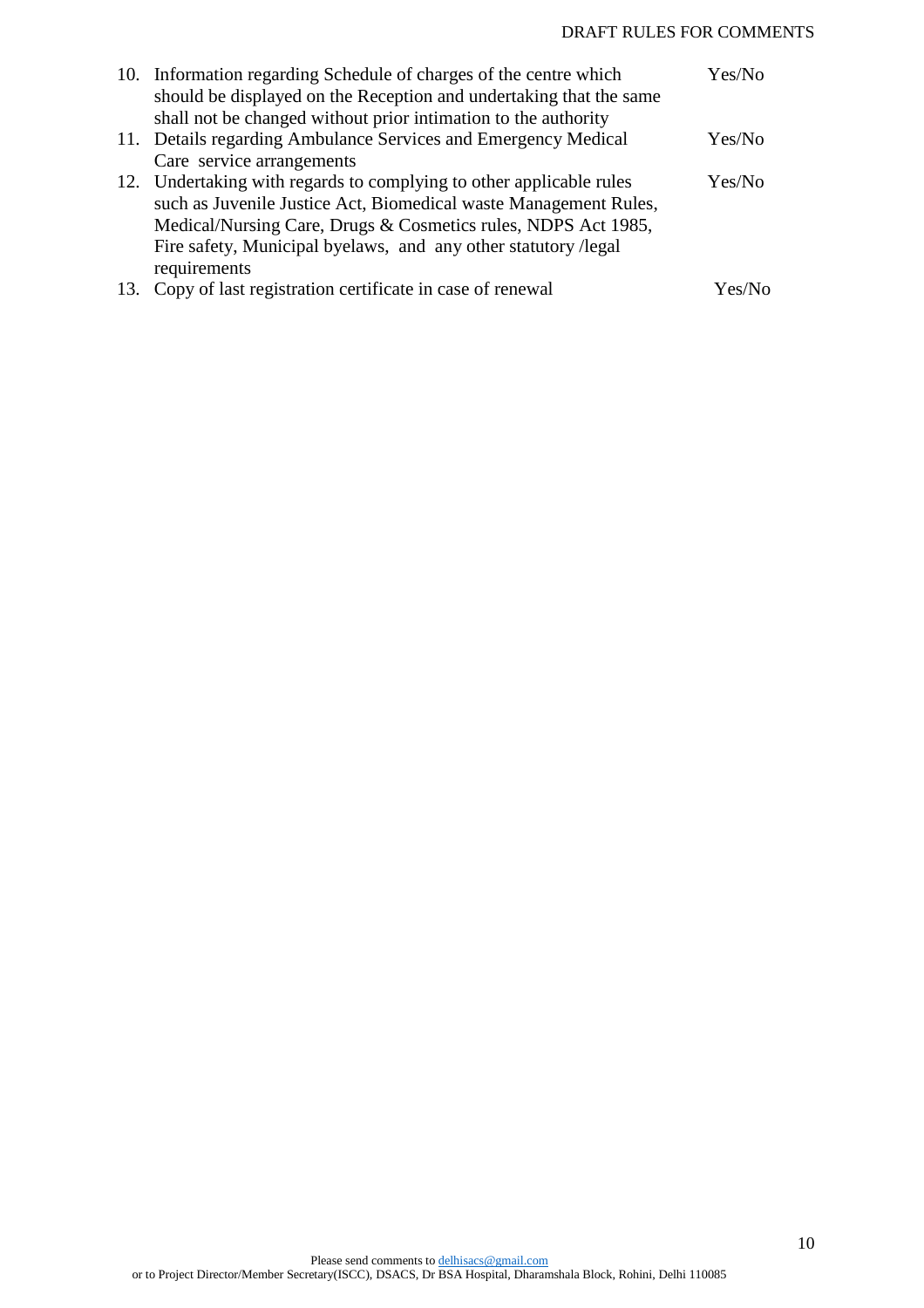# **FORM**-**III**

# **LICENSE/RENEWAL /REGISTRATION CERTIFICATE**

I, ……………………………………, Director Health Services, Govt of National Capital Territory of Delhi being the Licensing Authority of Government of National Capital Territory of Delhi under Narcotic Drugs and Psychotropic Substances Act, 1985 (Central Act No. 61 of 1985), after satisfying the requirement of the Substance Use Disorder Treatment Centres/ Rehabilitation, hereby grant the Registration certificate/licensee for the

(a) Establishment/maintenance of Substance Use Disorder Treatment Centre at……………………………………………………………………… (b) Establishment/Maintenance of Substance Use Disorder Counseling/ Rehabilitation Centre at……………………………………………………….. 2. The Registration Certificate/License shall be valid for a period of three years, commencing

from …………………………..and ending with……………………….

The registration shall be subject to the conditions laid down in the Narcotic Drugs and Psychotropic Substances Act 1985 and the rules made there under.

**Licensing Authority**

Place : Director Health Services Date : Govt of NCT of Delhi